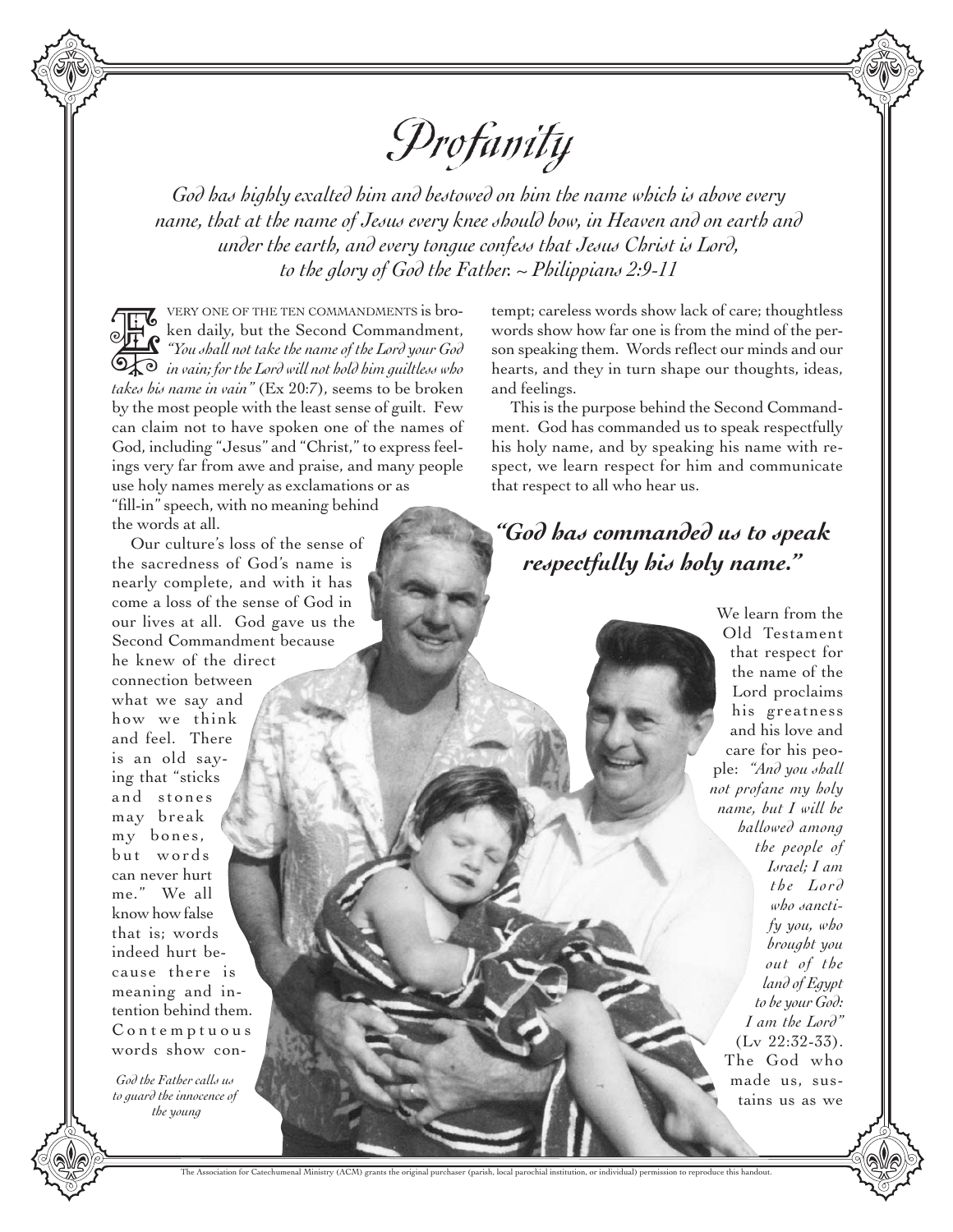draw every breath (see Acts 17:28), who knows all of our needs (see Mt 6:31-32), who numbers even the hairs on our heads (see Lk 12:7), who has done wonderful things in our lives and seeks to make us holy and worthy of himself, is the one to whom we owe the profoundest respect, awe, love, and worship. When we speak God's name with respect, we remind

ourselves and those who hear us of this tremendous mystery of God's love and care for us. As we make a conscious effort to speak God's name with respect, we develop in ourselves an ever-stronger sense of the sacred.

There are three names that have been especially chosen by God himself for reverence. The first of these is *"I am who I am* "ior  $\gamma$  *am*<sup> $\dagger$ </sup> (Ex 3:14), which God revealed to Moses. The Israelites, the Chosen People to whom God gave the Old Testament, never spoke this name, nor do Jews to this day; when proclaiming Scripture, the word YHWH (the English equivalent of the Hebrew word, which does not use written vowels) is not pronounced, but instead *Adonai* (meaning "Lord") is read instead. When speaking

*"A wonderful Catholic habit is to slightly bow the head every time the name of Jesus is prayed or spoken."*

used disrespectfully.



the name the angel instructed both Mary his Mother and Joseph his foster father to give to the savior of the world (see Lk 1:31; Mt 1:21). Jesus is God the Son in human flesh, and as God and our Savior his name is due profound reverence and respect. A wonderful Catholic habit is to slightly bow the head every time the name of Jesus is prayed or spoken. This habit helps to instill in us through both word and "body language" a habit of adoration. By extension, the name "Christ," which means "the anointed one" and was therefore originally a title rather than a proper name, is to be reverenced as well. Sadly, both "Jesus" and "Christ" are abused daily. It is the common hu-

The third is "Jesus,"

of God, Jews will often say *Hashem* (meaning "the Name") out of respect for the name God himself gave them. The English word "Jehovah" is an incorrect attempt to pronounce YHWH and should not be used.) The closest equivalent to YHWH in English is "Lord," and is a common name we give our Creator in everyday speech and one that is all too often abused. While the Church has never forbidden us to speak his name, every time we do so, it should only be with all reverence.

The second is "Father." In teaching us how to pray, Jesus began with these words: *"Our Father who art in Heaven, Hallowed be thy name*<sup>"</sup> (Mt 6:9). The names of the three Persons of the Trinity, Father, Son, and Holy Spirit, are the only ones that belong man experience that knowing someone's name is the beginning of a relationship, and by introducing ourselves to someone we are offering the same opportunity. This is true of God as well. By giving us his name, God reveals himself to us, offers us the opportunity to believe in him, and initiates a relationship of intimacy and trust. By praying God's name, we offer adoration; by speaking it, we can offer praise and glory, as the Psalmist cries: *"Praise the Lord! Praise, O servants of the Lord, praise the name of the Lord! Blessed be the name of the Lord from this time forth and for evermore!"* (Ps 113:1-2).

to God in his very essence, not to him as he relates to his creatures. These names are all to be spoken with great respect. The most significant way the name "Father" is mistreated is in our careless and thoughtless "rattling off" of the Lord's Prayer. The names of the Son and the Holy Spirit are, thankfully, rarely

The reverence due God's name is, to a lesser degree, also due his holy ones: Mary the Mother of God and all his saints. The misuse of these names